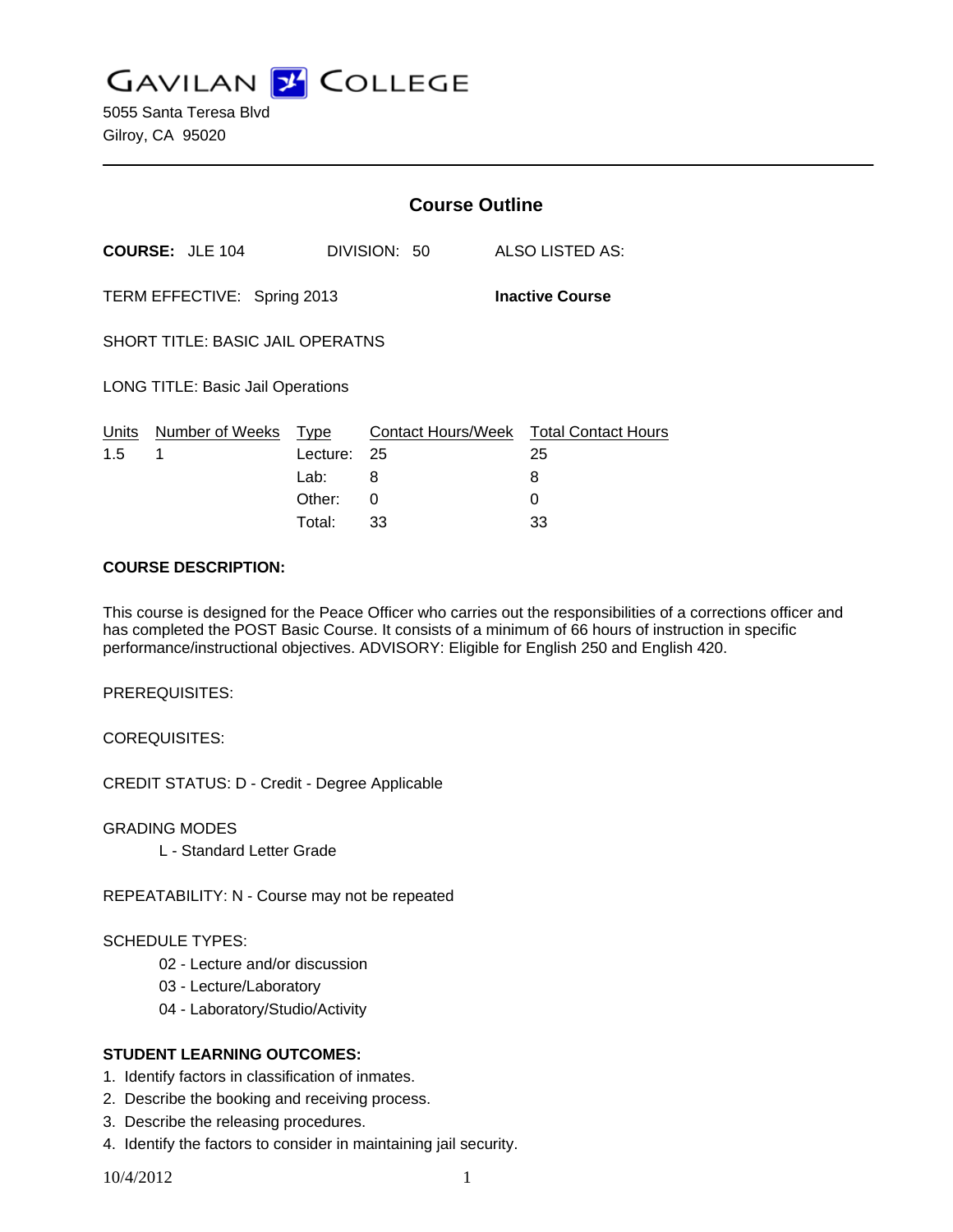- 5. Describe the procedures in the supervision of inmates.
- 6. Identify how supplies are distributed to inmates.

7. Identify factors in monitoring inmate psychological and physical health.

8. Identify procedures used in the screening and monitoring of visitors.

9. Identify procedures in the management of inmate workers.

10. Identify the process involved in the screening and

distribution of mail.

11. Describe emergency procedures in a jail.

# **CONTENT, STUDENT PERFORMANCE OBJECTIVES, OUT-OF-CLASS ASSIGNMENTS**

Inactive Course: 09/24/2012

- 1. CODES, STATUTES, AND OTHER LEGAL DOCUMENTS
- a. Legal Foundations of Incarceration
- b. Constitutional Rights and Civil Rights
- 2. CLASSIFICATION OF INMATES
- a. Factors Affecting Classification
- b. Implications of Classification
- 3. COUNTRABAND
- a. Identifying Contraband
- 4. BOOKING AND RECEIVING
- a. Receiving Inmates
- b. Booking Inmates
- c. Warrant Checks
- d. Processing New Inmates Prior to Housing
- e. Orienting New Inmates
- 5. RELEASING
- a. Verifying Identity Prior to Release
- b. Returning Property Prior to Release
- c. Reviewing Bail Bonds
- d. Processing Release on Own Recognizance
- e. In Custody Releases
- 6. MAINTAINING SECURITY
- a. Basic Precautions
- b. Investigating Disturbances
- c. Searching the Facility
- d. Security Rounds
- e. Counting and Locating Inmates
- 7. SUPERVISING INMATES
- a. Giving Instructions to Inmates
- b. Responding to Requests and Questions
- c. Movement Within the Facility
- d. Supervising Feeding
- e. Supervising Cleaning of Cells
- f. Supervising Recreation
- g. Supervising Use of Telephone
- h. Disturbances and Disputes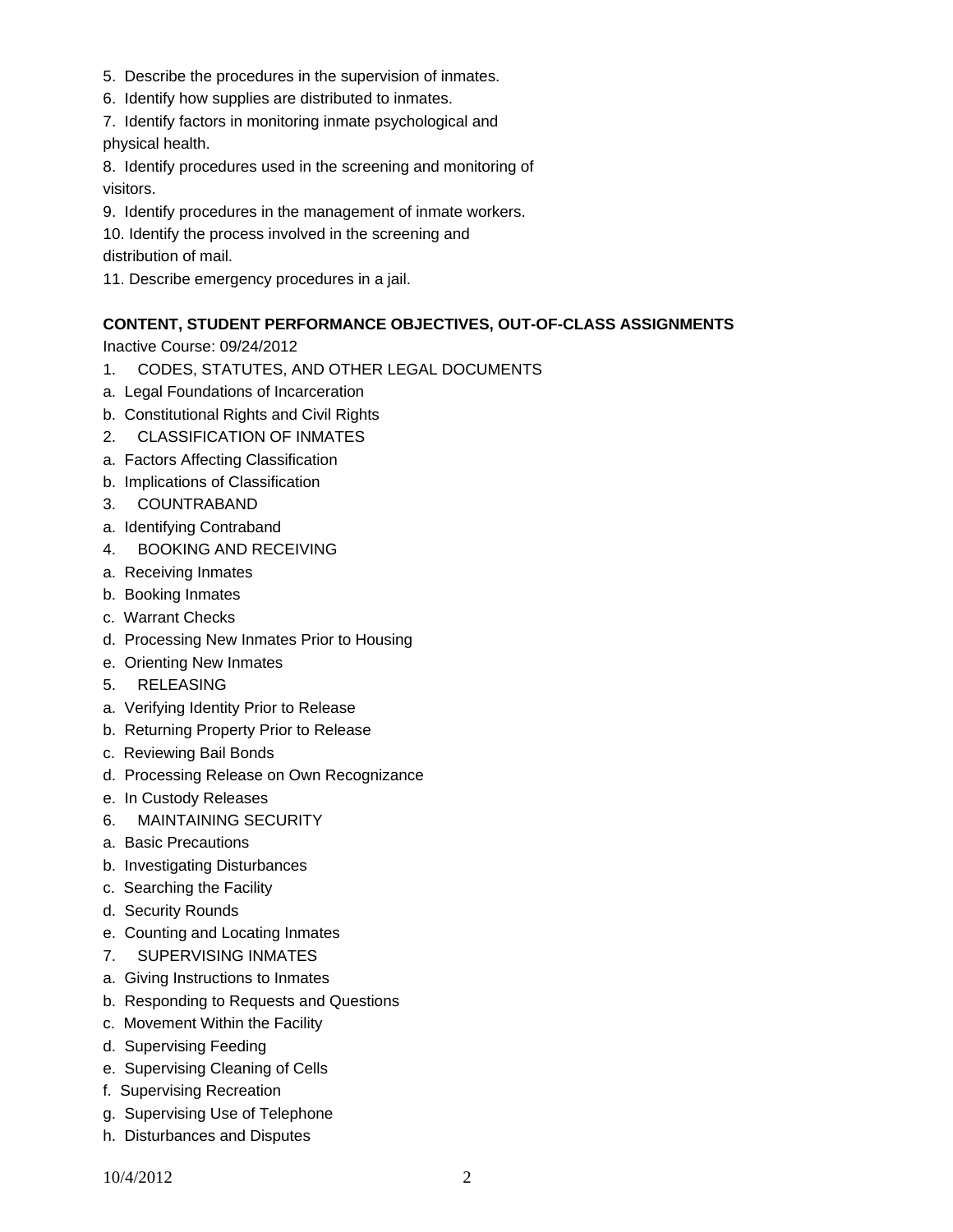- 8. DISTRIBUTION OF SUPPLIES AND COMMISSARY
- a. Legal Issues
- b. Principles and Problems
- c. Distribution of Commissary Goods
- 9. MONITORING PSYCHOLOGICAL AND PHYSICAL HEALTH
- a. Legal Issues
- b. Indicators of Psychological Problems
- c. Indicators of Substance Abuse
- d. Indicators of Physical/Medical Problems
- e. Assisting Medical Personnel in the Distribution
- of Medication
- 10. MANAGEMENT OF INMATE WORKERS
- a. Selection of Inmate Workers
- b. Assignment of Responsibilities to Inmate Workers
- 11. SCREENING AND MONITORING OF VISITORS
- a. Legal Issues Covering Visitation
- b. General Visitation
- c. Professional Visitation
- 12. SCREENING AND DISTRIBUTION OF MAIL
- a. Legal Issues
- b. Processing Non-legal Mail
- c. Processing Legal Mail
- d. Distribution of Mail
- 13. EMERGENCY PROCEDURES
- a. Communication Regarding Emergencies
- b. Fire
- c. Accident or Crime
- COURSE OBJECTIVES:

At the completion of this course the student will:

- 1. Identify factors in classification of inmates.
- 2. Describe the booking and receiving process.
- 3. Describe the releasing procedures.
- 4. Identify the factors to consider in maintaining jail security.
- 5. Describe the procedures in the supervision of inmates.
- 6. Identify how suppies are distributed to inmates.

7. Identify factors in monitoring inmate psychological and physical health.

8. Identify procedures used in the screening and monitoring

of visitors.

9. Identify procedures in the management of inmate workers.

10. Identify the process involved in the screening and distribution of mail.

11. Describe emergency procedures in a jail.

# **METHODS OF INSTRUCTION:**

Lecture, discussion and demonstrations will serve as the medium of instructor. Audio-visual aids will be utilized as they facilitate meaningful instruction. Regular assignments may be required for out-of-class study and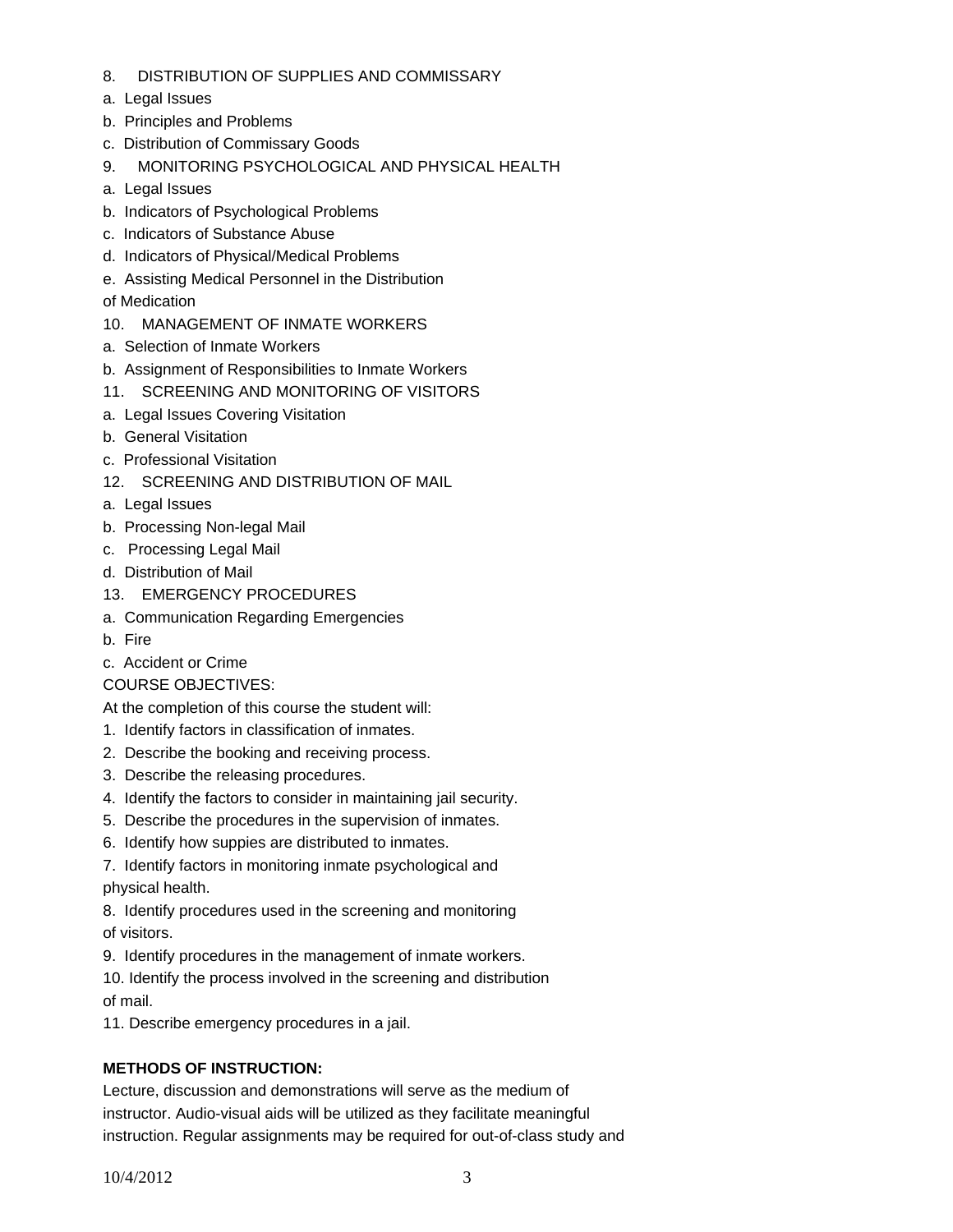research. Individual guidance will be provided as required.

### **METHODS OF EVALUATION:**

This is a degree-applicable course, but substantial writing assignments are NOT appropriate, because the course primarily: Involves skill demonstrations or problem solving The problem-solving assignments required: **Quizzes** The types of skill demonstrations required: Class performance The types of objective examinations used in the course: Multiple choice Other category: None The basis for assigning students grades in the course: Writing assignments: 0% - 0% Problem-solving demonstrations: 30% - 40% Skill demonstrations: 25% - 30% Objective examinations: 35% - 35% Other methods of evaluation: 0% - 0%

## **REPRESENTATIVE TEXTBOOKS:**

POST and Department of Corrections Handouts Reading Level determined to be 12th grade level. Other Materials Required to Be Purchased by Student: None

## **ARTICULATION and CERTIFICATE INFORMATION**

 Transferable CSU, effective 199950 UC TRANSFER: Not Transferable Associate Degree: CSU GE: IGETC: CSU TRANSFER:

#### **SUPPLEMENTAL DATA:**

Basic Skills: N Classification: I Noncredit Category: Y Cooperative Education: Program Status: 1 Program Applicable Special Class Status: N CAN: CAN Sequence: CSU Crosswalk Course Department: JLE CSU Crosswalk Course Number: 104 Prior to College Level: Y